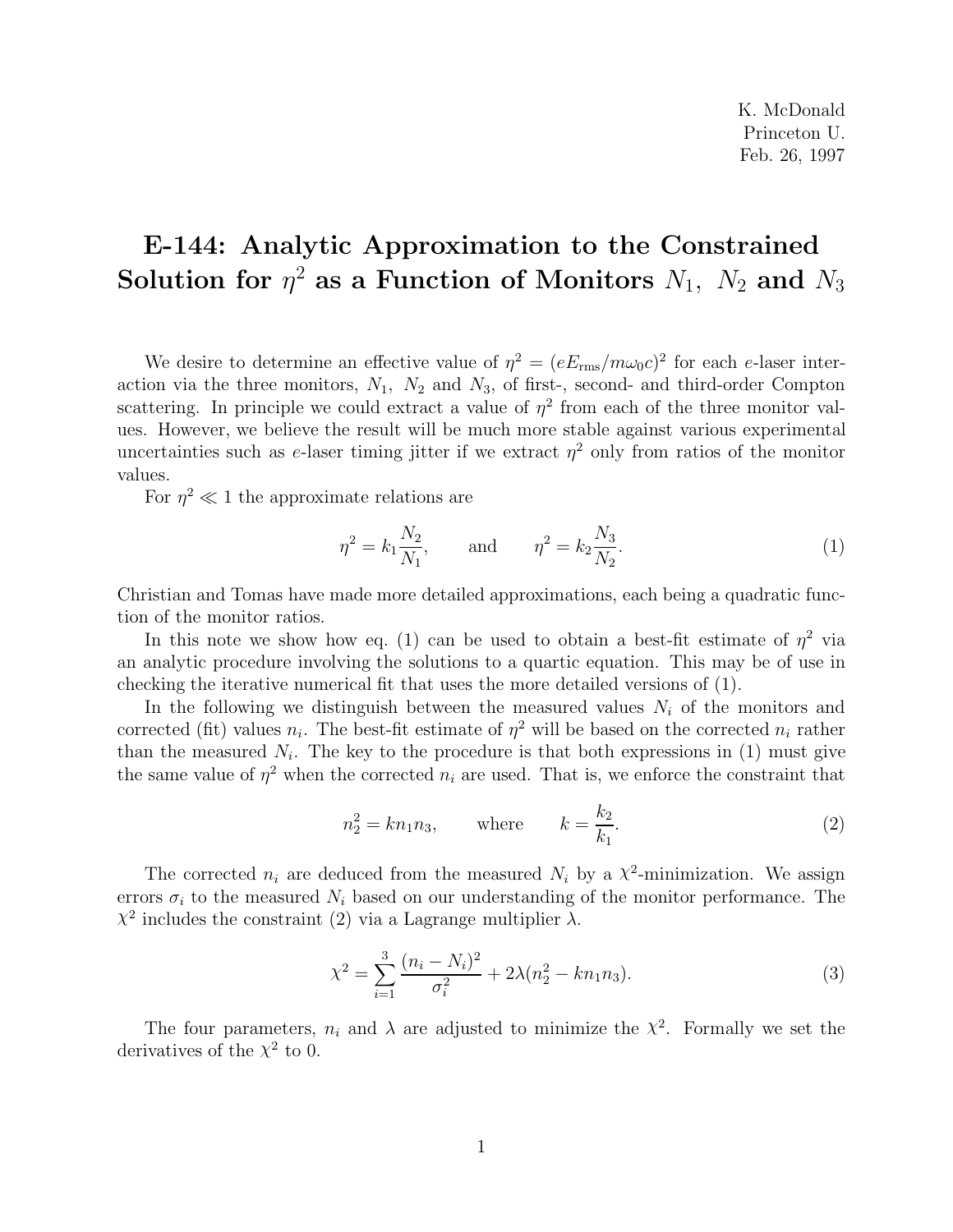$$
\frac{1}{2}\frac{\partial \chi^2}{\partial n_1} = \frac{n_1 - N_1}{\sigma_1^2} - \lambda k n_3 = 0,\tag{4}
$$

$$
\frac{1}{2}\frac{\partial \chi^2}{\partial n_2} = \frac{n_2 - N_2}{\sigma_2^2} + 2\lambda n_2 = 0,
$$
\n(5)

$$
\frac{1}{2}\frac{\partial \chi^2}{\partial n_3} = \frac{n_3 - N_3}{\sigma_3^2} - \lambda k n_1 = 0,\tag{6}
$$

and

$$
\frac{1}{2}\frac{\partial \chi^2}{\partial \lambda} = n_2^2 - kn_1 n_3 = 0.
$$
\n(7)

We recognize eq. (7) as the requirement that the constraint (2) be satisfied.

I rewrite  $(4)-(6)$  as

$$
n_1 - \lambda k \sigma_1^2 n_3 = N_1,\tag{8}
$$

$$
n_2 = \frac{N_2}{1 + 2\lambda\sigma_2^2},\tag{9}
$$

$$
-\lambda k \sigma_3^2 n_1 + n_3 = N_3. \tag{10}
$$

Equations (8) and (10) can be combined to yield  $n_1$  and  $n_3$  as functions of  $\lambda$ :

$$
n_1 = \frac{N_1 + \lambda k \sigma_1^2 N_3}{1 - \lambda^2 k^2 \sigma_1^2 \sigma_3^2},
$$
\n(11)

and

$$
n_3 = \frac{N_3 + \lambda k \sigma_3^2 N_1}{1 - \lambda^2 k^2 \sigma_1^2 \sigma_3^2},\tag{12}
$$

We now have all the  $n_i$  expressed as functions of  $\lambda$  only. Inserting these expressions, (9), (11) and (12), into the constraint (7) we obtain a quartic equation for  $\lambda$ . After solving this we then have determined all four parameters  $n_i$  and  $\lambda$ .

Some steps for the record:

$$
n_2^2 = \frac{N_2^2}{(1 + 2\lambda\sigma_2^2)^2} = kn_1n_3 = \frac{k(N_1 + \lambda k\sigma_1^2 N_3)(N_3 + \lambda k\sigma_3^2 N_1)}{(1 - \lambda^2 k^2 \sigma_1^2 \sigma_3^2)^2},
$$
(13)

$$
N_2^2(1 - 2\lambda^2 k^2 \sigma_1^2 \sigma_3^2 + \lambda^4 k^4 \sigma_1^4 \sigma_3^4) =
$$
  
 
$$
k(1 + 4\lambda \sigma_2^2 + 4\lambda^2 \sigma_2^4)(N_1 N_3 + \lambda k(\sigma_1^2 N_3^2 + \sigma_3^2 N_1^2) + \lambda^2 k^2 \sigma_1^2 \sigma_3^2 N_1 N_3),
$$
 (14)

which yields the quartic equation

$$
\lambda^{4}[4k^{3}\sigma_{1}^{2}\sigma_{2}^{4}\sigma_{3}^{2}N_{1}N_{3} - k^{4}\sigma_{1}^{4}\sigma_{3}^{4}N_{2}^{2}] \n+ \lambda^{3}[4k^{2}\sigma_{2}^{4}(\sigma_{1}^{2}N_{3}^{2} + \sigma_{3}^{2}N_{1}^{2}) + 4k^{3}\sigma_{1}^{2}\sigma_{2}^{2}\sigma_{3}^{2}N_{1}N_{3}] \n+ \lambda^{2}[4k\sigma_{2}^{4}N_{1}N_{3} + 4k^{2}\sigma_{2}^{2}(\sigma_{1}^{2}N_{3}^{2} + \sigma_{3}^{2}N_{1}^{2}) + 2k^{2}\sigma_{1}^{2}\sigma_{3}^{2}N_{2}^{2} + k^{3}\sigma_{1}^{2}\sigma_{3}^{2}N_{1}N_{3}] \n+ \lambda[4k\sigma_{2}^{2}N_{1}N_{3} + k^{2}(\sigma_{1}^{2}N_{3}^{2} + \sigma_{3}^{2}N_{1}^{2})] \n+ kN_{1}N_{3} - N_{2}^{2} = 0.
$$
\n(15)